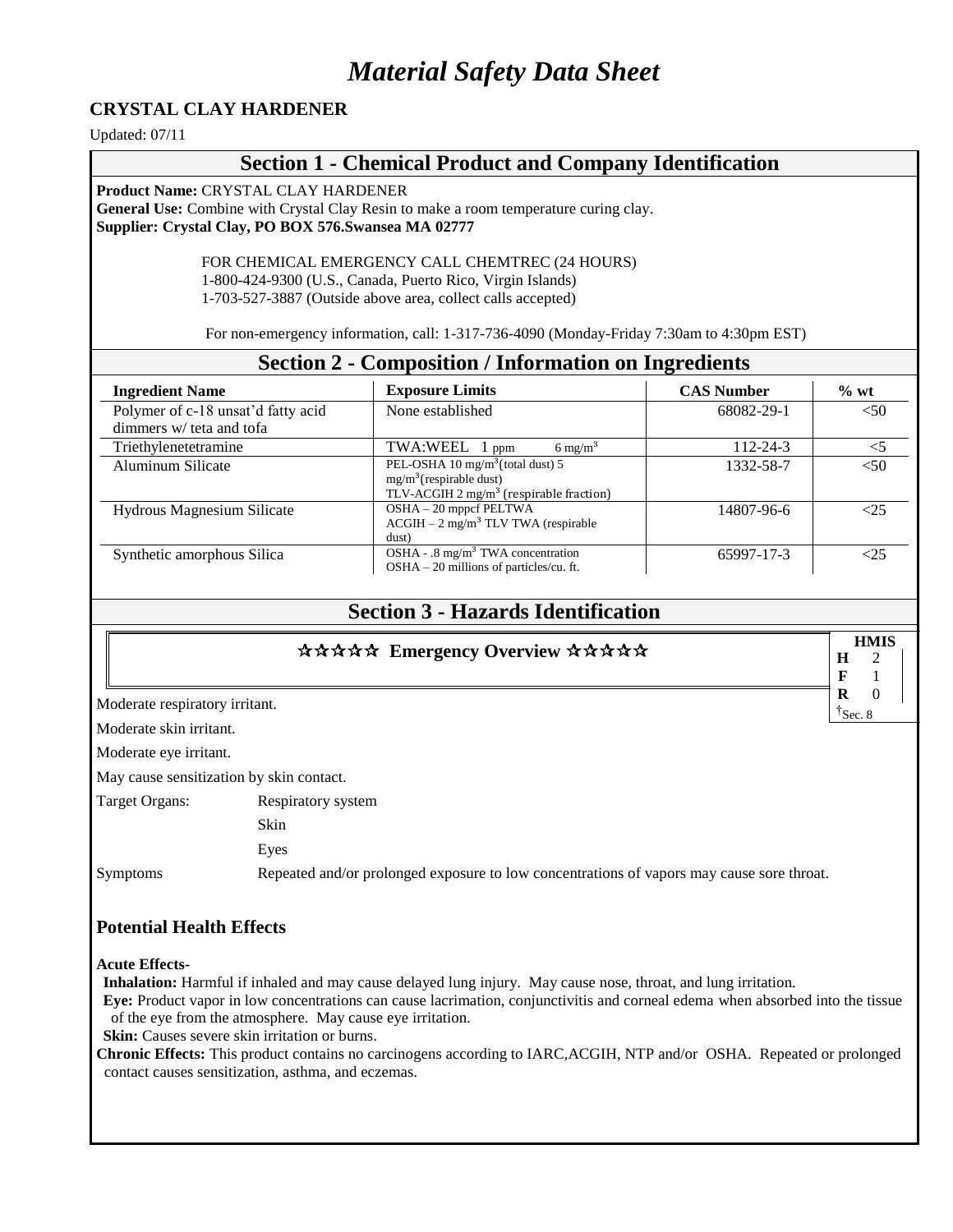#### **CRYSTAL CLAY HARDENER JULY 2011**

# **Section 4 - First Aid Measures**

**Inhalation:** Remove to fresh air. If symptoms persist, consult a physician.

**Eye Contact:** Flush with large amounts of water for at least 15 minutes. Get prompt medical attention.

**Skin Contact:** Remove contaminated clothing. Wash with soap and water. If irritation develops seek medical attention.

**Ingestion:** Do not induce vomiting. Give large amounts of water followed by milk if available. Get medical attention.

# **Section 5 - Fire-Fighting Measures**

**Flash Point:** Not determined

#### **Flash Point Method:**

**Auto Ignition Temperature:** Not determined

**LEL:** Not determined

**UEL:** Not determined

**Extinguishing Media:** Alcohol resistant foam, carbon dioxide, dry sand, dry chemical, or limestone powder.

**Specific Hazards:** May generate ammonia gas. May generate toxic nitrogen oxide gases. Use of water may result in the formation of very toxic aqueous solutions. Do not allow run-off from fire fighting to enter drains or water courses. Incomplete combustion may form carbon monoxide. Ammonia gas may be liberated at high temperatures. In case of incomplete combustion an increased formation of oxides on nitrogen is to be expected. Downwind personnel must be evacuated. Burning

produces obnoxious and toxic fumes.

**Special Fire Fighting Procedures:** When fire fighting, wear full protective equipment including self-contained breathing apparatus.

# **Section 6 - Accidental Release Measures**

**Spill** */Leak Procedures:* This is a soft putty-like solid, pick up and replace in appropriate chemical waste container. Use adequate protective equipment.

# **Section 7 - Handling and Storage**

**Handling Precautions:** Adhere to work practice rules established by government regulations. Avoid breathing vapors. Avoid contact with eyes. Use only in well ventilated areas. Use personal protective equipment. When using, do not eat, drink, or smoke.

**Storage Requirements:** Do not near acids. Keep containers tightly closed in a dry, cool and well-ventilated place. Do not store in reactive metal containers.

# **Section 8 - Exposure Controls / Personal Protection**

**Engineering Controls:**

**Ventilation:** Provide general or local exhaust ventilation systems to maintain airborne concentrations below OSHA PELs (Sec. 2).

**Administrative Controls:** †PPE = Personal Protective Equipment

 **Eye Protection:** Safety gasses per OSHA eye- and face-protection regulations (29 CFR 1910.133). .

**Respiratory Protection:** Respirator with organic vapor cartridge when ventilation is inadequate.

**Protective Clothing:** Wear chemically protective rubber or plastic gloves, aprons, long sleeved shirts and pants with out cuffs to prevent prolonged or repeated skin contact.

**Contaminated Equipment:** Separate contaminated work clothes from street clothes. Launder before reuse. Remove this material from your shoes and clean personal protective equipment.

**Comments:** Never eat, drink, or smoke in work areas. Practice good personal hygiene after using this material, especially before eating, drinking, smoking, using the toilet, or applying cosmetics.

# **Section 9 - Physical and Chemical Properties**

**Physical State:** Solid

**Appearance and Odor:** Gray clay with an ammonia-like odor. **Odor Threshold:** Not determined **Vapor Pressure:** Not determined **Vapor Density (Air=1):** Not determined **Density:** Not determined **Specific Gravity (H2O=1, at 4** °**C):** Not determined

 **pH:** Not determined  **Water Solubility:** Not determined **Coefficient of Water/Oil Distribution:** Not determined **Boiling Point:** Not determined **Freezing/Melting Point:** Not determined **% Volatile:** Not determined **Evaporation Rate:** Not determined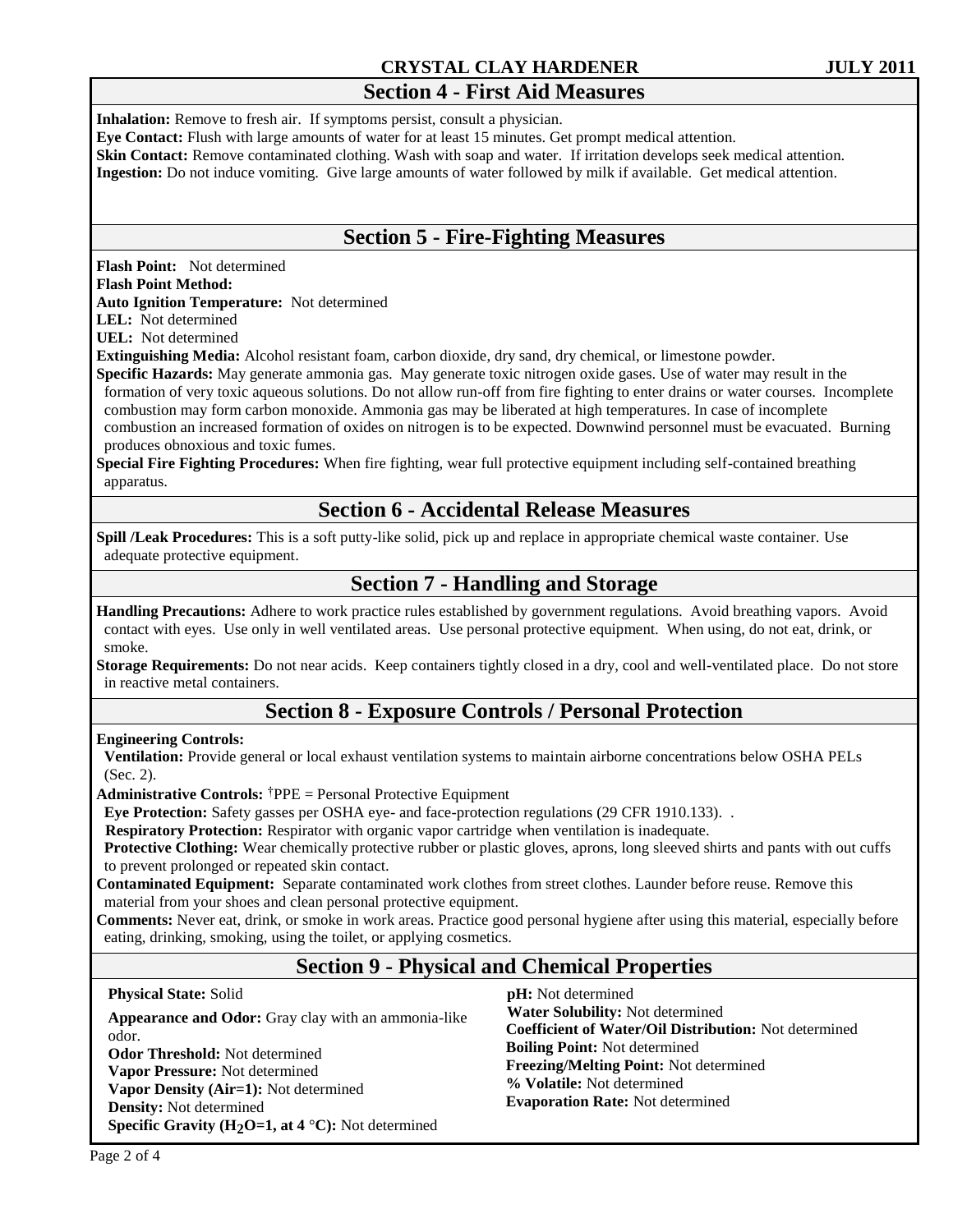#### **JULY 2011 CRYSTAL CLAY HARDENER**

# **Section 10 - Stability and Reactivity**

**Stability:** Product is stable at room temperature in closed containers under normal storage and handling conditions. **Polymerization:** Hazardous polymerization cannot occur.

**Chemical Incompatibilities:** Sodium hypochlorite, organic acids, mineral acids, peroxides, nitrous acid, oxidizing agents. **Hazardous Decomposition Products:** Nitric acid, ammonia, nitrogen oxides, carbon monoxide, carbon dioxide, nitrosamine.

#### **Section 11- Toxicological Information**

#### **Toxicity Data:**

#### **Acute Health Hazard**

| <b>Type of Study</b> | <b>Results</b>           | <b>Species</b> |
|----------------------|--------------------------|----------------|
| Dermal LD $(50)$     | $>2,000$ mg/kg           | Rabbit         |
| Dermal irritation    | Moderate skin irritation | Rabbit         |
| Oral LD $(50)$       | $>2,000 \text{ mg/kg}$   | Rat            |

Sensitization

#### **Chronic Health Hazard**

Results from a battery of short term genotoxicity tests on this material or its components indicate mutagenic activity.

#### **Section 12 - Ecological Information**

May cause sensitization by skin contact.

#### **Ecotoxicity:** Not determined **Environmental Fate:** Not determined.

# **Section 13 - Disposal Considerations**

Waste from residues / unused products: Contact supplier if guidance is required. Contaminated packaging: Dispose of container and unused contents in accordance with federal, state, and local requirements.

#### **Section 14 - Transport Information**

#### **DOT Transportation Data (49 CFR 172.101):**

CFR not regulated IMDG not regulated

IATA not regulated CTC not regulated

Further information: Not dangerous goods

# **Section 15 - Regulatory Information**

#### **EPA Regulations:**

TSCA: This product and/or all of its components are either included on or exempt from the TSCA Inventory of Chemical **Substances** 

CERCLA Hazardous Substance (40 CFR 302.4): Unlisted.

SARA 311/312 Codes: Acute. Chronic.

SARA 313 Toxic Chemicals: None

SARA EHS (Extremely Hazardous Substance) (40 CFR 355): Not listed.

WHMIS Hazard Classification: Toxic material causing other toxic effects.

California Proposition 65 Components: None

#### **Section 16 - Other Information**

HMIS RATINGS: HEALTH: 2 FLAMMABILITY: 1 REACTIVITY: 0

WARNING!

May cause skin and eye irritation. May cause irritation of the respiratory tract. FIRST AID – INHALATION: Move to fresh air. If symptoms persist consult a physician.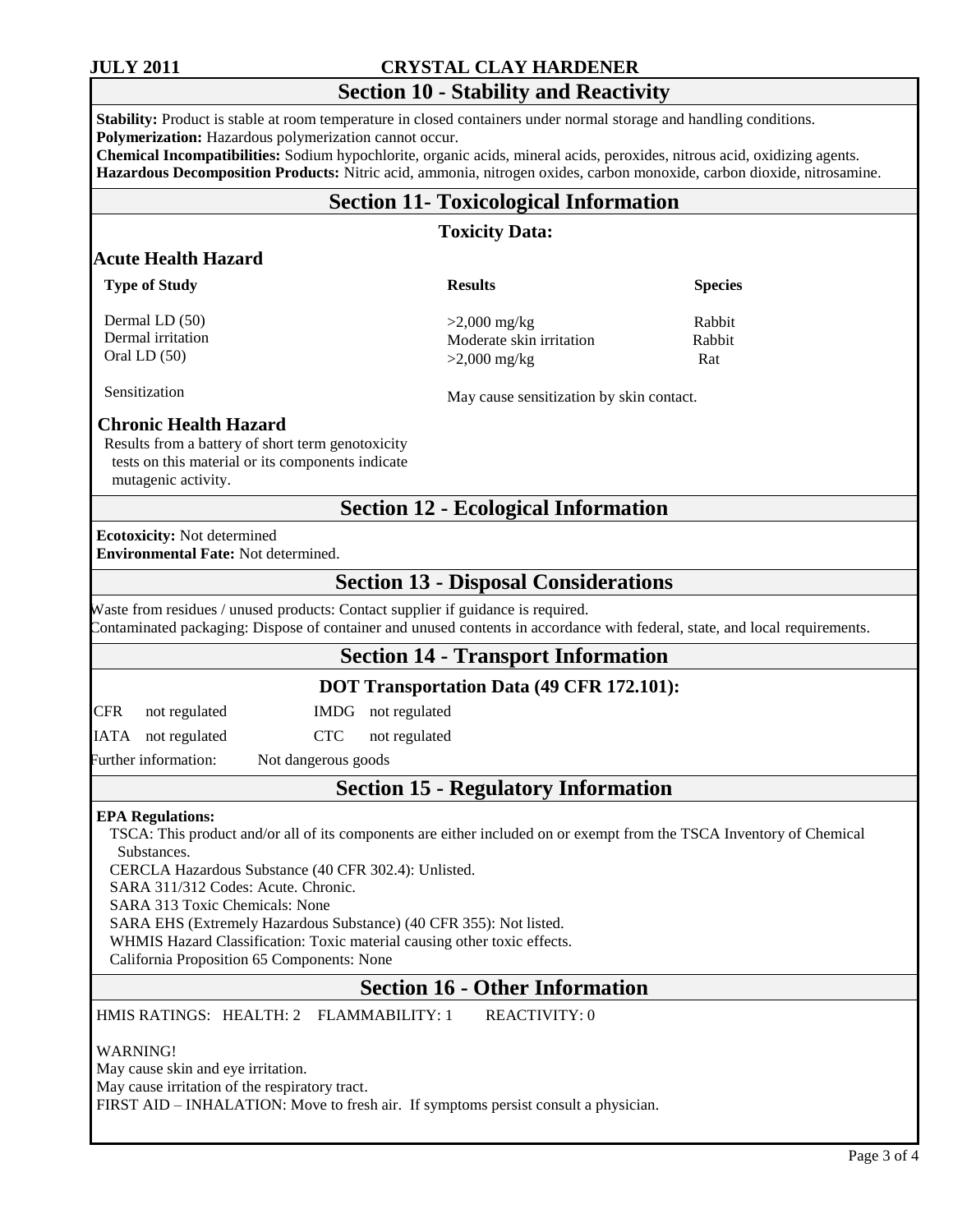FIRST AID – SKIN CONTACT: Wash thoroughly with soap and water. Remove contaminated clothing and footwear. Wash clothing before reuse. Discard footwear that has been contaminated on the inner surfaces. If irritation should develop seek medical attention.

FIRST AID – EYE CONTACT: Flush eyes with plenty of water for at least 15 minutes. Do not permit victim to rub eyes. Get medical attention immediately.

FIRST AID – INGESTION: Do not induce vomiting. Give large amounts of water followed by milk if available. If vomiting should occur keep airway clear. Get medical attention. Never give anything by mouth to an unconscious person. HANDLING AND STORAGE: Do not store or handle the product in the presence of heat, sparks, of open flame.

Prepared By: Robert Holmes Date prepared: July, 2011

**Disclaimer:** The information on this MSDS is based on the data available to us and is believed to be correct. However, Crystal Clay. makes no warranty, express or implied, regarding the accuracy of this data.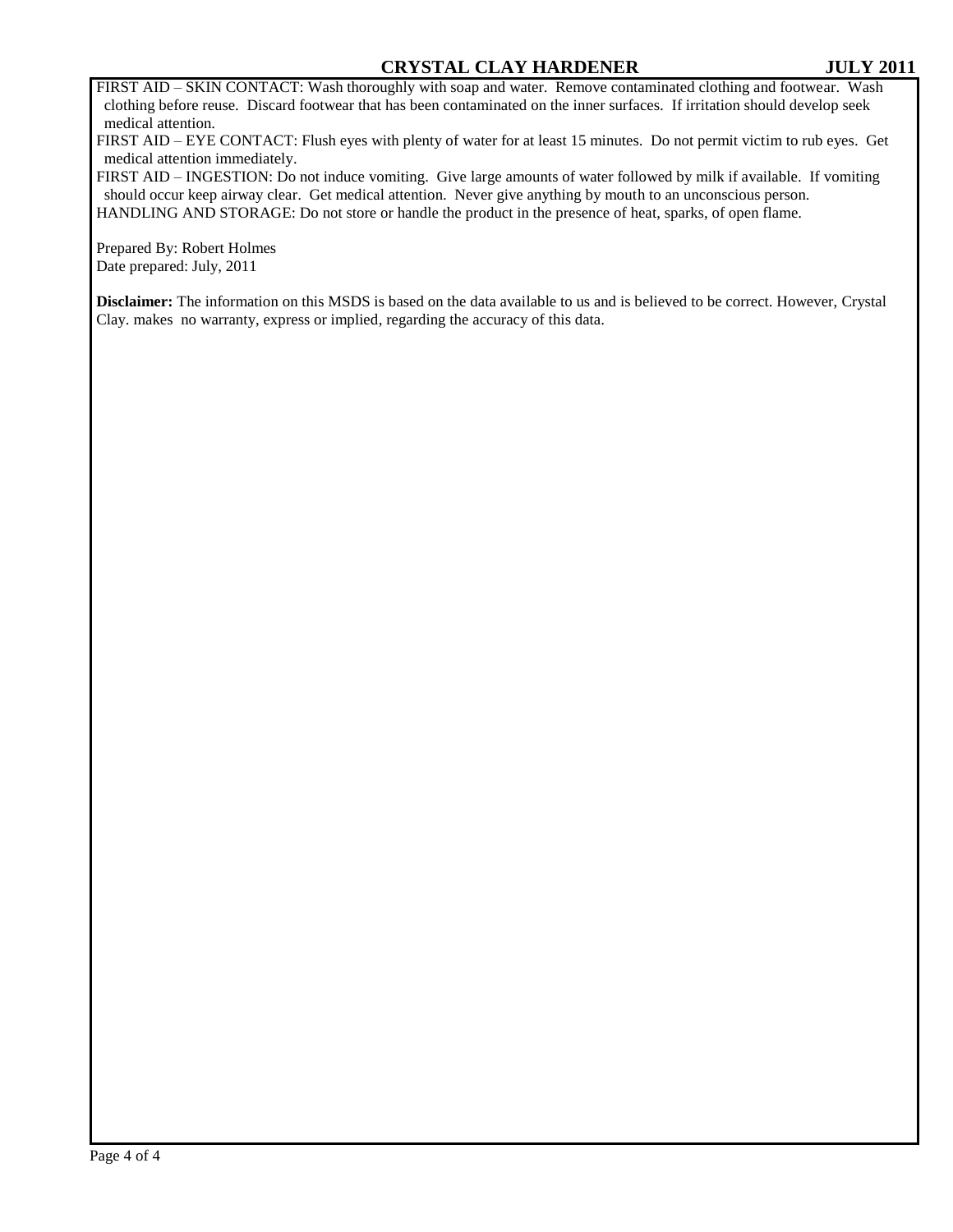# *Material Safety Data Sheet*

#### **CRYSTAL CLAY RESIN**

Updated: 07/11

#### **Section 1 - Chemical Product and Company Identification**

**Product Name:** CRYSTAL CLAY RESIN

**General Use:** Combine with Crystal Clay Hardener, to make a room temperature curing clay. **Supplier: Crystal Clay, PO BOX 576, Swansea, MA 02777**

> FOR CHEMICAL EMERGENCY CALL CHEMTREC (24 HOURS) 1-800-424-9300 (U.S., Canada, Puerto Rico, Virgin Islands) 1-703-527-3887 (Outside above area, collect calls accepted)

For non-emergency information, call: 1-317-736-4090 (Monday-Friday 7:30am to 4:30pm EST)

| <b>Section 2 - Composition / Information on Ingredients</b> |                                                                                                                                 |                   |         |
|-------------------------------------------------------------|---------------------------------------------------------------------------------------------------------------------------------|-------------------|---------|
| <b>Ingredient Name</b>                                      | <b>Exposure Limits</b>                                                                                                          | <b>CAS Number</b> | $\%$ wt |
| Diglycidyl Ether of Bisphenol-A                             | None established                                                                                                                | 25068-38-6        | $50$    |
| Aluminum Silicate                                           | PEL-OSHA 10 mg/m <sup>3</sup> (total dust) 5<br>$mg/m3$ (respirable dust)<br>TLV-ACGIH $2 \text{ mg/m}^3$ (respirable fraction) | 1332-58-7         | $<$ 50  |
| Hydrous Magnesium Silicate                                  | OSHA - 20 mppcf PELTWA<br>$ACGIH - 2 mg/m3 TLV TWA$ (respirable<br>dust)                                                        | 14807-96-6        |         |
| Synthetic amorphous Silica                                  | OSHA - .8 mg/m <sup>3</sup> TWA concentration<br>$OSHA - 20$ millions of particles/cu. ft.                                      | 65997-17-3        |         |

# **Section 3 - Hazards Identification**

| ***** Emergency Overview *****  | Н           | <b>HMIS</b> |  |
|---------------------------------|-------------|-------------|--|
| <b>Potential Health Effects</b> | R<br>Sec. 8 |             |  |

**Primary Entry Routes:** Eye contact, skin contact, inhalation

**Target Organs:** Eyes, skin, respiratory tract

**Acute Effects**

**Inhalation:** Vapor may cause irritation to the respiratory tract.

**Eye:** Direct contact may cause mild irritation.

**Skin:** Direct contact may cause mild irritation.

**Ingestion:** May cause nausea and vomiting.

**Medical Conditions Aggravated by Long-Term Exposure:** Eye and skin disorders may be affected and compounded with irritation.

Pre**-**existing skin or lung allergies may develop increased symptoms.

**Chronic Effects:** No evidence of adverse effects from available information.

#### **PLEASE NOTE:**

Before using, please see the hardener MSDS concerning the hazards of the hardener.

#### **Section 4 - First Aid Measures**

**Inhalation:** Remove to fresh air.

**Eye Contact:** Flush with large amounts of water for at least 15 minutes.

**Skin Contact:** Remove contaminated clothing. Wash with soap and water.

**Ingestion:** Do not induce vomiting. Give one glass of water unless victim is drowsy, convulsing or unconscious. Seek immediate medical attention.

*After first aid, get appropriate in-plant, paramedic, or community medical support.*

**Note to Physicians:** There is no specific antidote. Treatment should be directed to the control of symptoms.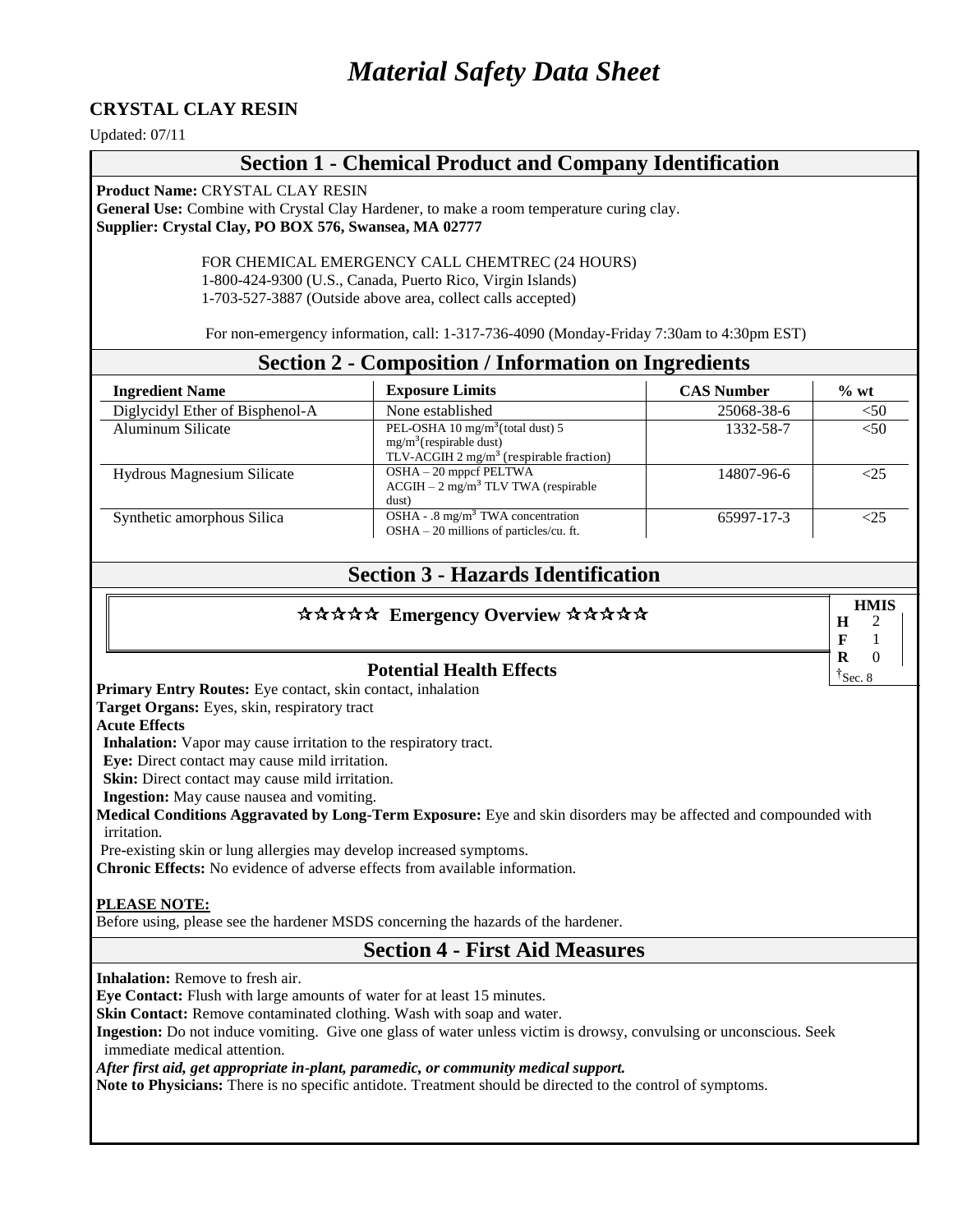**Flash Point:** 489 °F (254 °C)

**Flash Point Method:** PMCC

**Auto Ignition Temperature:** Not determined

**LEL:** Not determined

**UEL:** Not determined

**Extinguishing Media:** Water fog, carbon dioxide, foam, or dry chemical.

**Unusual Fire or Explosion Hazards:** Water or foam may be dangerous if sprayed into a container of burning liquid.

 **Hazardous Combustion Products:** Not available.

**Fire-Fighting Instructions:** Do not release runoff from fire control methods to sewers or waterways.

**Fire-Fighting Equipment:** Because fire may produce toxic thermal decomposition products, wear a self-contained breathing apparatus (SCBA) with a full face piece operated in pressure-demand or positive-pressure mode.

# **Section 6 - Accidental Release Measures**

**Spill /Leak Procedures:**

**Small Spills:** This is a soft putty-like solid, pick up and replace in container.

**Large Spills:**

**Containment:** Do not release into sewers or waterways.

**Cleanup:** This is a soft putty-like solid, pick up and replace in container.

 **Regulatory Requirements:** Follow applicable OSHA regulations (29 CFR 1910.120).

# **Section 7 - Handling and Storage**

**Handling Precautions:** Avoid skin and eye contact. Wash after handling. Do not take internally. **Storage Requirements:** Store in a cool, dry place. Keep away from open flames and high temperatures.

# **Section 8 - Exposure Controls / Personal Protection**

#### **Engineering Controls:**

**Ventilation:** Provide general or local exhaust ventilation systems to maintain airborne concentrations below OSHA PELs (Sec. 2). Local exhaust ventilation is preferred because it prevents contaminant dispersion into the work area by controlling it at its source.

**Administrative Controls:** †PPE = Personal Protective Equipment

 **Respiratory Protection:** Not ordinarily required. If exposure may or does exceed occupational exposure (sec. 2) use a NIOSH approved respirator to prevent overexposure.

**Protective Clothing/Equipment:** Wear chemically protective gloves and aprons to prevent prolonged or repeated skin contact. Wear protective eyeglasses or chemical safety goggles, per OSHA eye- and face-protection regulations (29 CFR 1910.133).

**Safety Stations:** Make emergency eyewash stations, safety/quick-drench showers, and washing facilities available in work area. **Contaminated Equipment:** Separate contaminated work clothes from street clothes. Launder before reuse. Remove this material from your shoes and clean personal protective equipment.

**Comments:** Never eat, drink, or smoke in work areas. Practice good personal hygiene after using this material, especially before eating, drinking, smoking, using the toilet, or applying cosmetics.

# **Section 9 - Physical and Chemical Properties**

**Physical State:** Solid **Appearance and Odor:** Gray putty with hydrocarbon odor. **Odor Threshold:** Unknown **Vapor Pressure:** Not available **Vapor Density (Air=1):** Not available **Density:** Not available

 **pH:** Not applicable  **Water Solubility:** Not available **Coefficient of Water/Oil Distribution:** Not available **Boiling Point:** Not applicable **Freezing/Melting Point:** Not applicable **% Volatile:** Not available **Evaporation Rate:** Not applicable

# **Section 10 - Stability and Reactivity**

**Stability:** Product is stable at room temperature in closed containers under normal storage and handling conditions. **Polymerization:** Hazardous polymerization cannot occur.

**Conditions to Avoid:** None.

**Hazardous Decomposition Products:** Not available

**Specific Gravity (H2O=1, at 4** °**C):** Not available